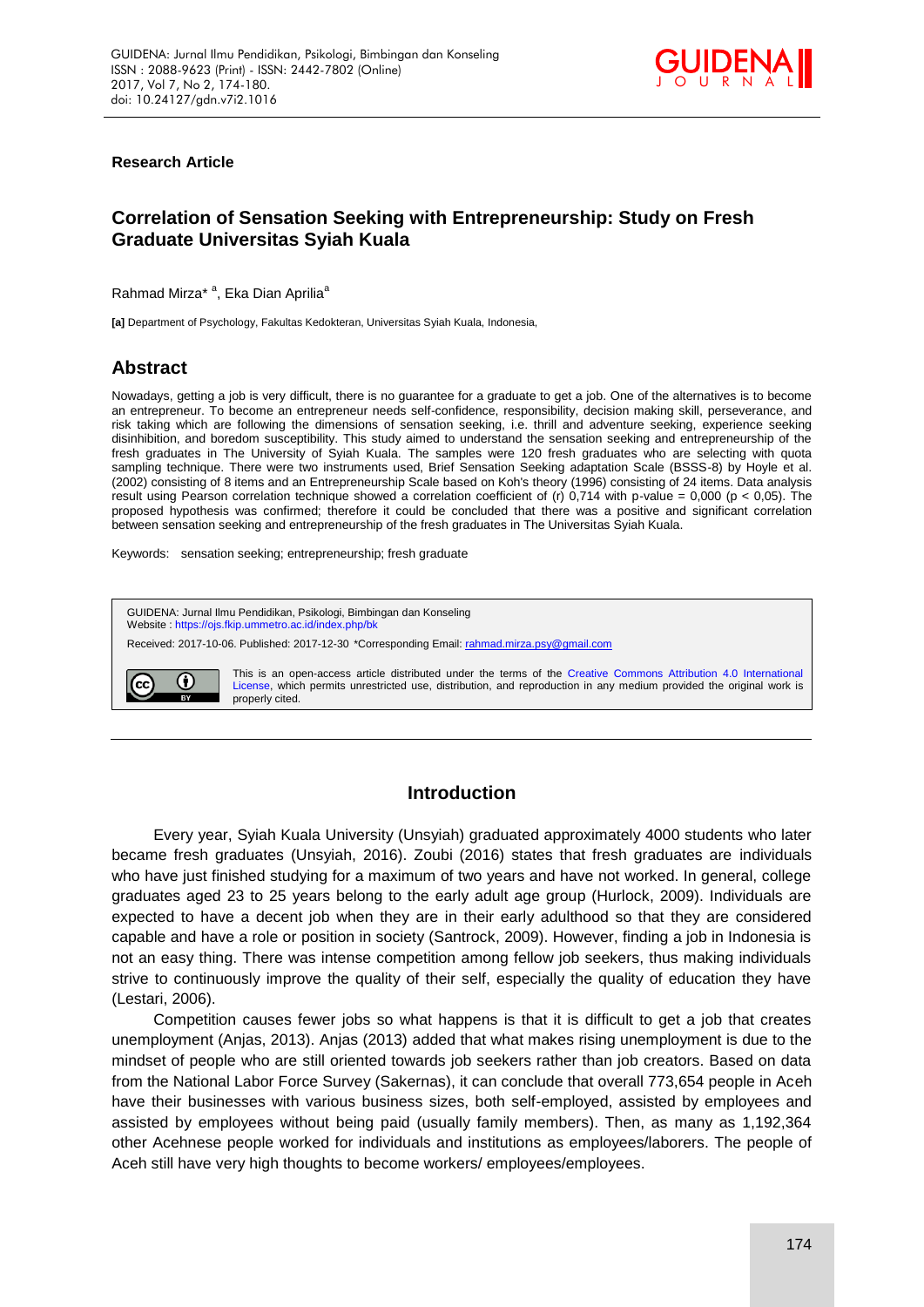Anjas (2013) in his research on the spirit of entrepreneurship with students as a research subject obtained the results that most students still did not think about creating jobs but preferred to work in existing industries. If the community has a high interest in creating jobs, it will improve the quality of the economy and social welfare, including through maximum employment (Zimmerman, 2008). Interest in opening a high business in the community will result in new jobs that grow by absorbing other workers. Entrepreneurial interest can grow well get the right guidance and according to the business run (Rosmiati, Junias & Munawar, 2015).

Unsyiah is one of the universities that have a program to support the formation of a spirit to create new jobs, namely the Student Entrepreneurship Program. This program is for S-1 and D-III students who have ideas and ideas in developing a business. This program provides training, internships, financial assistance and business development assistance for students who pass the selection. Each winner will also receive individual guidance from the appointed Unsyiah lecturers so that they can run a business professionally. The existence of this program is expected to shape the spirit of entrepreneurship for students (Directorate General of Learning and Student Affairs, 2015).

Entrepreneurship is the process of creating something new in value using the time and effort needed, bearing the financial, physical, and social risks that accompany it, receiving the monetary rewards generated, and personal satisfaction and freedom (Hisrich, Peters & Shepperd, 2008). Khusnurriyah (2007), explained that entrepreneurship is a person's ability to handle a business or activity that leads to efforts to create and implement new ways of working so that strong selfconfidence is needed, dare to take decisions and take risks, have the courage and never give up. Individuals who carry out entrepreneurial activities are called entrepreneurs.

Bygrave (1989) explains someone who has an entrepreneurial spirit has characteristics including the need for achievement, internal control, tolerance for uncertainty, and risk taking. Koh (1996) explains, one of the most necessary qualities of an entrepreneur is risk-taking propensity. The risk-taking propensity is a person's ability in this case fresh graduate to handle uncertainty and willingness to take risks. Hassan and Wafa (2012) in his research said that one of the keys to success being an entrepreneur is having nature and ability to take risks, including the risk of loss in entrepreneurship. The nature of fresh graduates who have the desire to take social, legal and financial risks and the need for new experiences is known as sensation seeking.

Whereas sensation seeking is a trait that is determined by the need to find a variety of sensations and experiences, new and unusual, complex also intense and the desire to take social, legal and financial risks to get experience (Zuckerman, 1971). According to Khusnurriyah (2007), sensation seeking is the need to get various new experiences that are extraordinary and complex despite the risks.

Creative and innovative individuals by the desire to achieve a new experience (experience seeking) which is part of the sensation-seeking dimension. Experience seeking is an expression of an individual's search for new experiences through thinking, sensing, and lifestyle (Zuckerman, 1971). An entrepreneur in building a good business supported by creative and innovative traits (Masfrandy, 2015). Furthermore, Masfrandy explained that creative means could provide solutions to problems from a different, unique and original point of view. While innovative is the ability to create new ideas, ideas, products, or services that the market is interested.

Research this will look for a correlation between sensation seeking and entrepreneurship in fresh graduates University Syiah Kuala. Previous research was carried out by Khusnurriyah (2007) who also used the same variable does in fresh graduate scholars at the Mojokerto Islamic University. The university does not apply for the Entrepreneurial Student Program while Syiah Kuala University applies for the Entrepreneurial Student Program.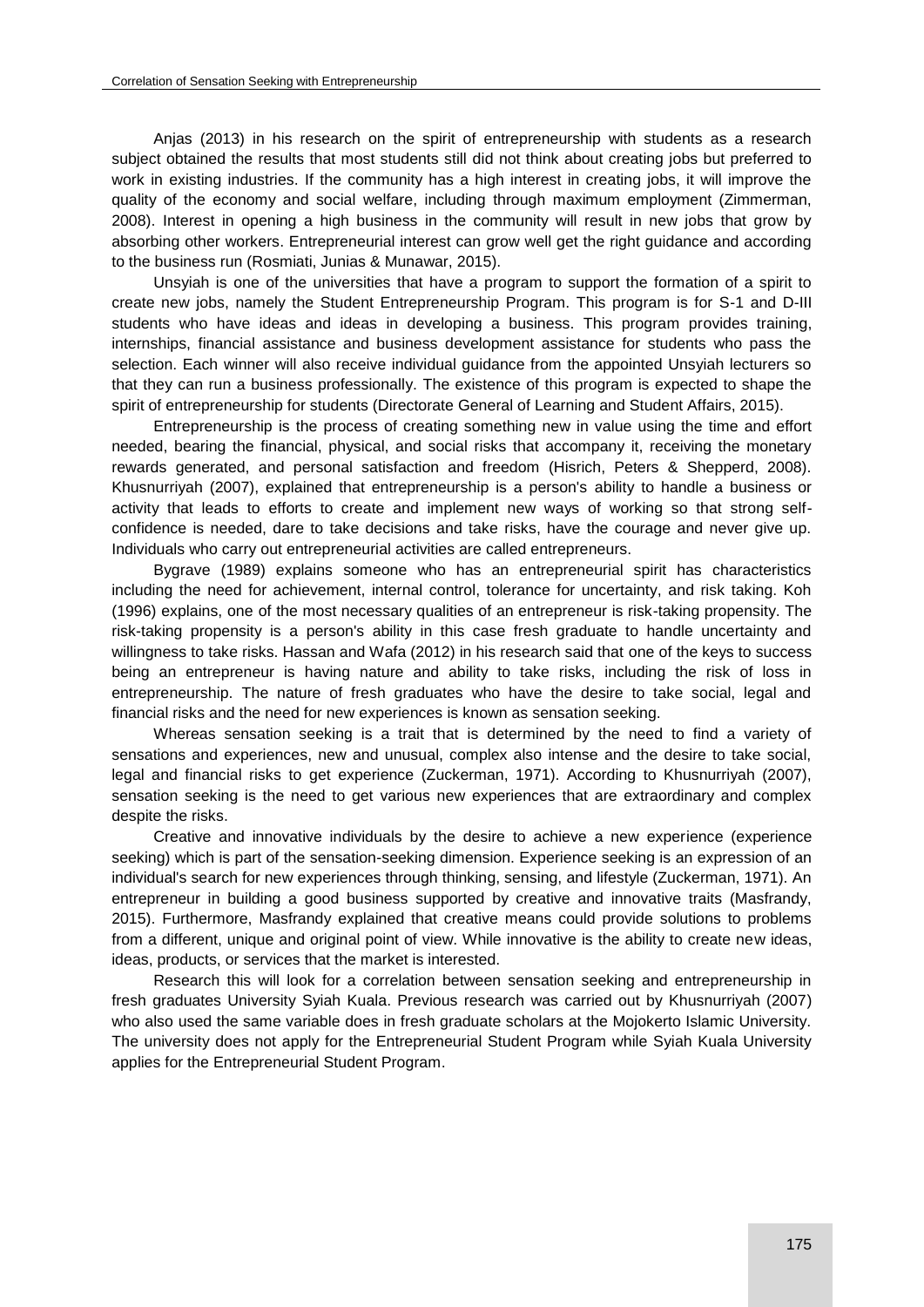## **Method**

#### **Participants**

Participant in this study is 120 fresh graduates who own and run the business for at least six months, male and woman.

## **Procedure and Instrument**

Instruments used in Data collection is the Sensation Seeking Scale and Entrepreneurship Scale. The sensation seeking scale is an adaptation of Brief Sensation Seeking Scale (BSSS-8) designed by Zuckerman (2007), totaling eight items using a Likert scale assessment score consisting of five answer choices. The Entrepreneurship Scale was designed and composed by researchers based on the characteristics of entrepreneurship proposed by Koh (1996) totaling 24 items.

#### **Data Analysis**

Analysis and research were analyzed using Pearson correlation techniques using the SPSS Version 20.0 for Windows program.

# **Result and Discussion**

### **Sensation seeking**

Wolman (1974) interprets sensation as an immediate elementary experience, which does not require verbal, symbolic, or conceptual decomposition, and is primarily related to the activities of the sense organs. According to Wade and Travis (2007) sensation is the process of detecting physical energy emitted or reflected by physical objects. Sensation occurs when the energy contained in the external environment or energy in the body stimulates receptors in the sensory organs (Wade & Travis, 2007). Whereas according to Zuckerman (1971) the definition of sensation seeking is a trait that is determined by the need to seek different, new and unusual sensations and experiences, also intensely and the desire to take social, legal and financial risks to get experience. The term sensation is used to indicate the visual effects of external stimuli which are the main drivers. Seeking is used because these qualities are expressed by active activities, while nature can defining as the tendency to behave in certain ways in many situations. Sensation seeking dimensions are (a) thrill and adventure seeking; (b) experience seeking; (c) disinhibition; (d) boredom susceptibility.

### **Entrepreneurship**

Koh (1996) defines entrepreneurship as the process of doing something new (creative) and doing something to create wealth for people and added value to society. In line with the theory put forward by Hisrich (2005), entrepreneurship is the process of making something new with the value of the consumption of time and power needed, estimating financial, physical, and social risks, and getting rewards from financial and personal satisfaction and freedom. According to Hendro and Chandra (2006), entrepreneurship is the ability to manage something in a person to be utilized and improved to be more optimal so that it can improve a person's life in the future. Characteristics of entrepreneurship are (a) need for achievement; (b) locus of control; (c) propensity to take a risk; (d) tolerance for ambiguity; (e) self confidence; (f) innovativeness .

### **Description of Data Sensation Seeking**

The general description about research data of Sensation Seeking variables can see in the following table 1. Based on the results of statistical research data, descriptive analysis hypothetically shows that the minimum answers are 8, maximum 40, mean value 24, and standard deviation 8. Descriptive data Table 1 is used to divide the categorization of research samples consisting of three categories, namely low, medium and high. The division of sample categories used by researchers is categorization based on standard distribution models with level categorization (ordinal). According to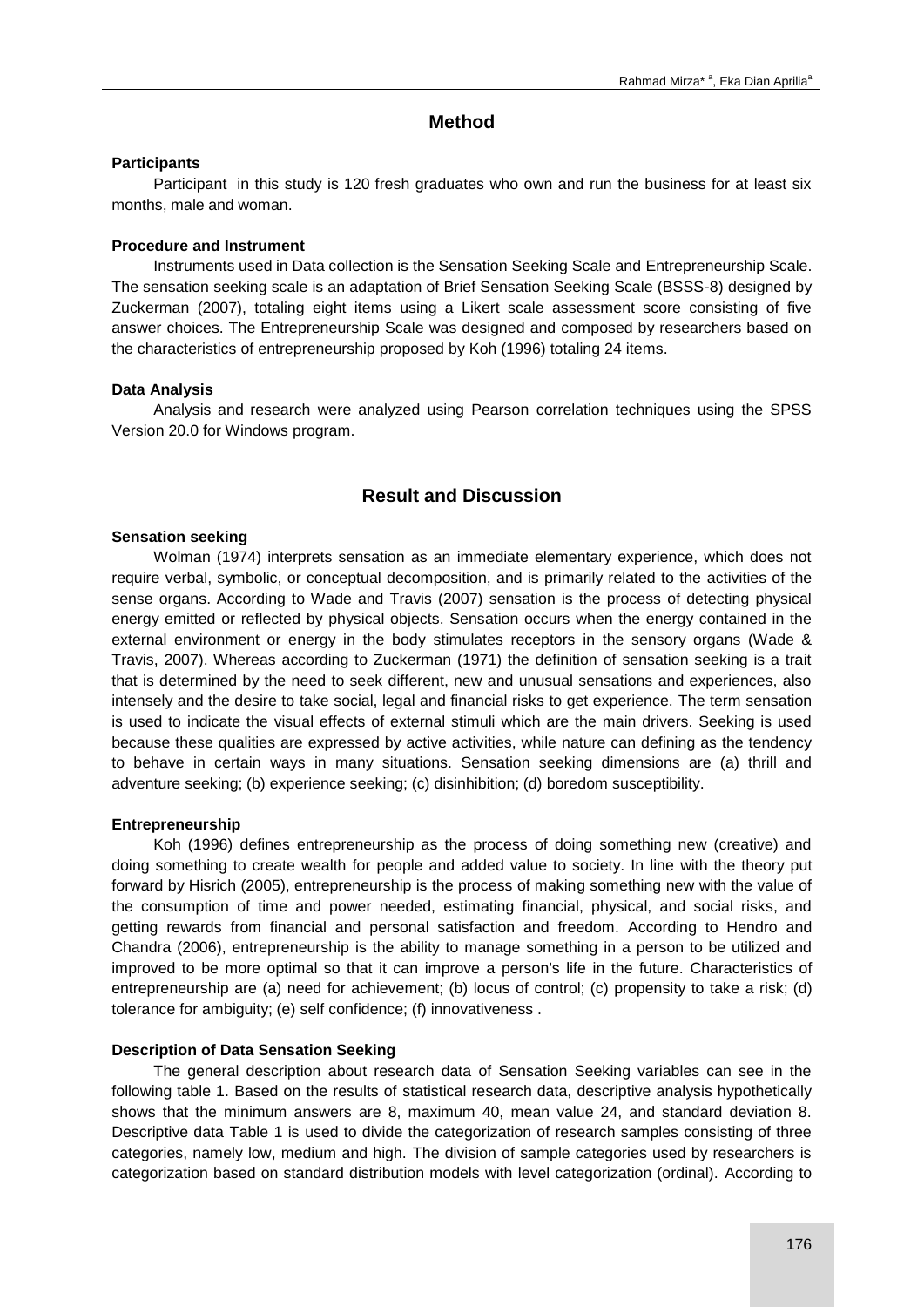Azwar (2013) level categorization (ordinal) is a categorization that places individuals into groups with tiered positions according to a continuum based on the attributes measured.

Tabel 1

Data Description Research Seeking Sensation Scale

| Variable                 | Hypothetic data |      |      | <b>Empirical Data</b> |           |  |       |       |
|--------------------------|-----------------|------|------|-----------------------|-----------|--|-------|-------|
|                          | Xmax            | Xmin | Mean | SD.                   | Xmax Xmin |  | Mean  | SD    |
| <b>Sensation Seeking</b> | 40              |      | 24   |                       | 40        |  | 29.05 | 6.398 |

Table 2

Categorization of Sensation Seeking

| Score             | Category | amount | $\%$ |
|-------------------|----------|--------|------|
| X < 19            | Low      | 6      | 4.9  |
| $19 \le X \le 29$ | Medium   | 44     | 33.7 |
| $29 \leq X$       | High     | 70     | 58.4 |

#### **Description of Entrepreneurship Data**

General description of research data on Entrepreneurship variables can see in the following table 3.

Table 3

Description of Research Data on Entrepreneurship Scale

| Variable         | Hypothetic data |      |      |      | <b>Empirical Data</b> |      |       |       |
|------------------|-----------------|------|------|------|-----------------------|------|-------|-------|
|                  | <b>Xmaks</b>    | Xmin | Mean | - SD | Xmaks                 | Xmin | Mean  |       |
| Entrepreneurship | 96              | 24   | 60   | 20   | 93                    | 40   | 71.87 | 12.35 |

Based on the results of the research data statistics, descriptive analysis hypothetically shows that the minimum answer is 24, maximum 96, average value 60, and standard deviation 20. The description of the data from the research results can use as a limitation in categorizing the research sample consisting of two categories. The division of sample categories used by researchers is a consideration of standard errors in measurement. According to Azwar (2013), the consideration of standard errors in measurement is the standard deviation of errors which shows the magnitude of variation in error measurements in a group of subjects at low and high categorization. Following is the categorization of Entrepreneurship samples table 4.

Table 4 Entrepreneurship categorization

| Score             | Category          | amount | $\%$ |
|-------------------|-------------------|--------|------|
| X < 48            | Low               |        | 2.5  |
| $48 \le X \le 72$ | N٥<br>Categorized | 54     | 45   |
| $72 \leq X$       | High              | 63     | 52.5 |

#### **Assumption Test**

The assumption test results indicate that the data is normally and linearly distributed. A results of sensation seeking variable analysis, namely KS  $Z = 0.879$  p = 0.423 and the entrepreneurship variable obtained the value of KS  $Z = 1.263$  p = 0.082. Linearity test results show a significance value of 0,000 ( $p = 0,000$  <0,05).

### **Hypothesis testing**

The results of hypothesis testing show a significance value of  $p = 0.000$  (p <0.05) with a correlation coefficient of 0.714. This positive correlation shows that there is a positive relationship between sensation seeking and entrepreneurship.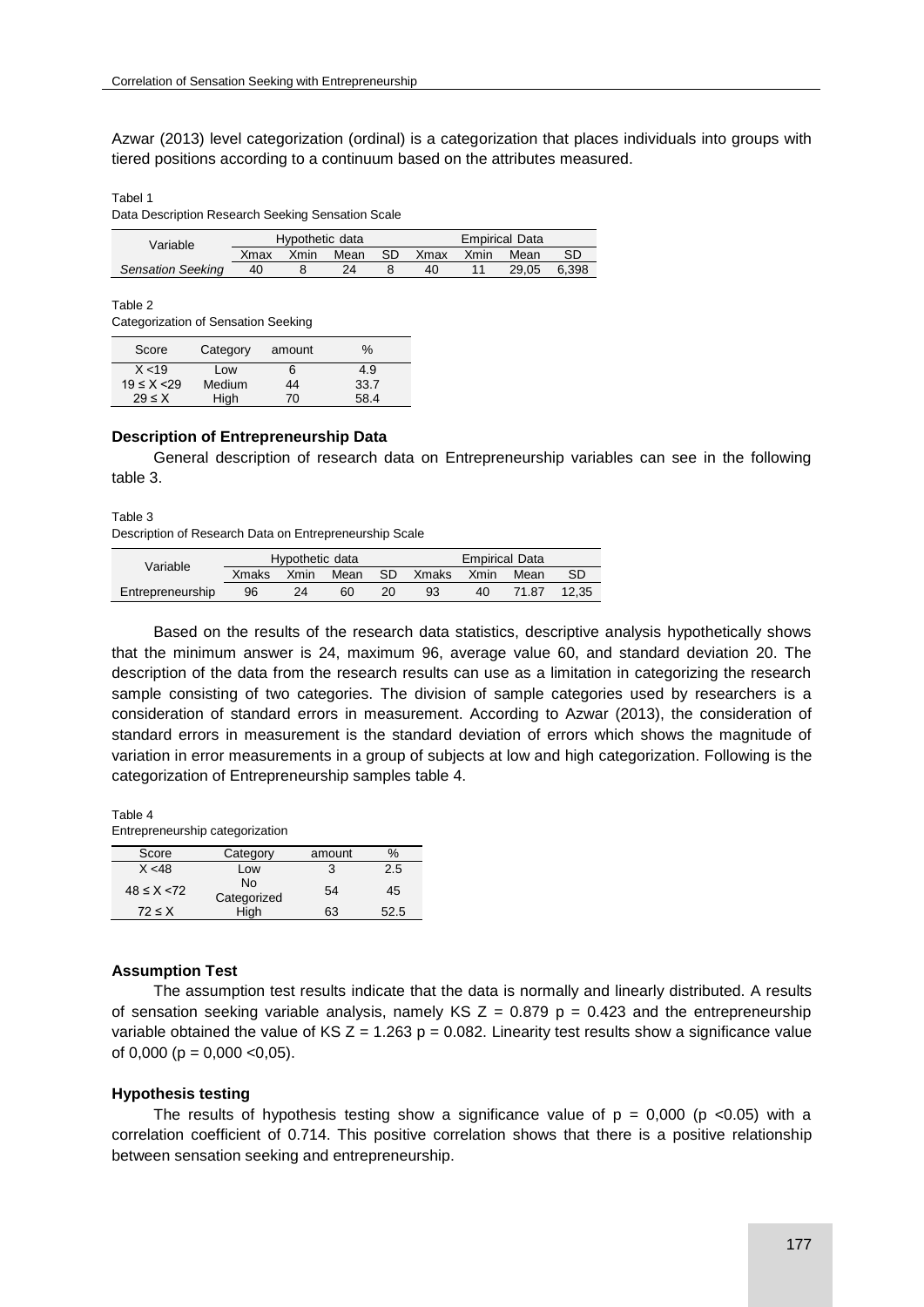The results of the correlation analysis showed a significance value of  $0.000$  (p <0.05) and correlation = 0.714. Shows that there is a positive relationship between sensation seeking and entrepreneurship, so it can be said that this research hypothesis is accepted. The results of this study are in line with research conducted by Khusnurriyah (2007) that there is a relationship between sensation seeking and entrepreneurship. Nicolaou, Shane, Cherkas, Spector (2008) states that a person's tendency to engage in the entrepreneurial activity influence by sensation seeking, which sensation seeking itself is genetically derived.

As explained by Zuckerman (2005), that genetic factors are predicted to influence a trait. The stronger a person's kinship, the stronger the genetic influence and the relationship between twins is not identical, siblings, parents, and children are said to have a genetic influence of 50%. Furthermore, Sjoberg and Engelberg (2006) stated that a person's attitude in taking financial risks and gambling in managing their finances is closely related to the high sensation sought. Can be caused by individuals who have high sensation seeking will see the challenges they face as new experiences, in this case, the challenge is the risk of experiencing losses. In line with the notion of sensation seeking proposed by Khusnurriyah (2007) that sensation seeking is a need to get various new experiences that are extraordinary and complex despite the risks.

As many as 58.3% of fresh graduates have high sensation seeking. Have caused by several factors, including environmental factors. Environments such as family and culture, are essential factors in shaping individual personalities, especially in the early ages, where family influence is the most important. Differences in treatment and perception from parents to their children can affect individuals. This difference can occur because of differences in the reaction of each child when interacting with their parents (Zuckerman, 1979).

The results of this study also show that as many as 52.5% fresh graduates have high entrepreneurship, 2.5% fresh graduates who have low entrepreneurship, while the remaining 45% are in the Uncategorized category. In general, fresh graduates of Syiah Kuala University classify as having high entrepreneurship, Meng and Liang (1996) explained that individuals who have high entrepreneurship have characteristics that are, creative, innovative, proactive, risk-taking, have a clear vision and mission, have a need for achievement tall, diligent and have a high sense of responsibility, confidence, and enthusiasm and enthusiasm. Another factor that also influences high entrepreneurship is the difficulty of individuals in getting informal work sectors, but on the contrary easy access to capital to build creative businesses with low capital (Ginting & Yuliawan, 2015).

Other factors that influence sensation seeking are gender (Zuckerman, 1994). Fresh graduate men are more in the category of high sensation seeking than women, which is 34.2%. Petri and Govem (2004) say that sensation seeking scores that men have are higher than women. Have differences in impersonal attitudes between men and women. The results of this study indicate that another factor contributing to influencing entrepreneurship is gender. As many as 31.6% of men who have high entrepreneurship compared to women are as much as 20.8%. Indarti and Rostiani (2008) revealed that men have intense that is stronger than women in entrepreneurship. Limitations research this only compare two variable, so it tends to ignore other factors such as family background, social culture, and financial support.

# **Conclusion**

The results of this study indicate that there is a positive relationship between sensation seeking and entrepreneurship. Have indicated that the higher the sensation seeking, the higher the entrepreneurship. Findings in research this could be recommended and to be essential development Entrepreneurial Student Program on University Syiah Kuala. With thereby seen need for more pay attention aspect psychological students, so that the Entrepreneurial Student Program success reach aim entrepreneurship. Entrepreneurial Student Programs also need to give a kind of reinforcement treatment aspect psychological to a student.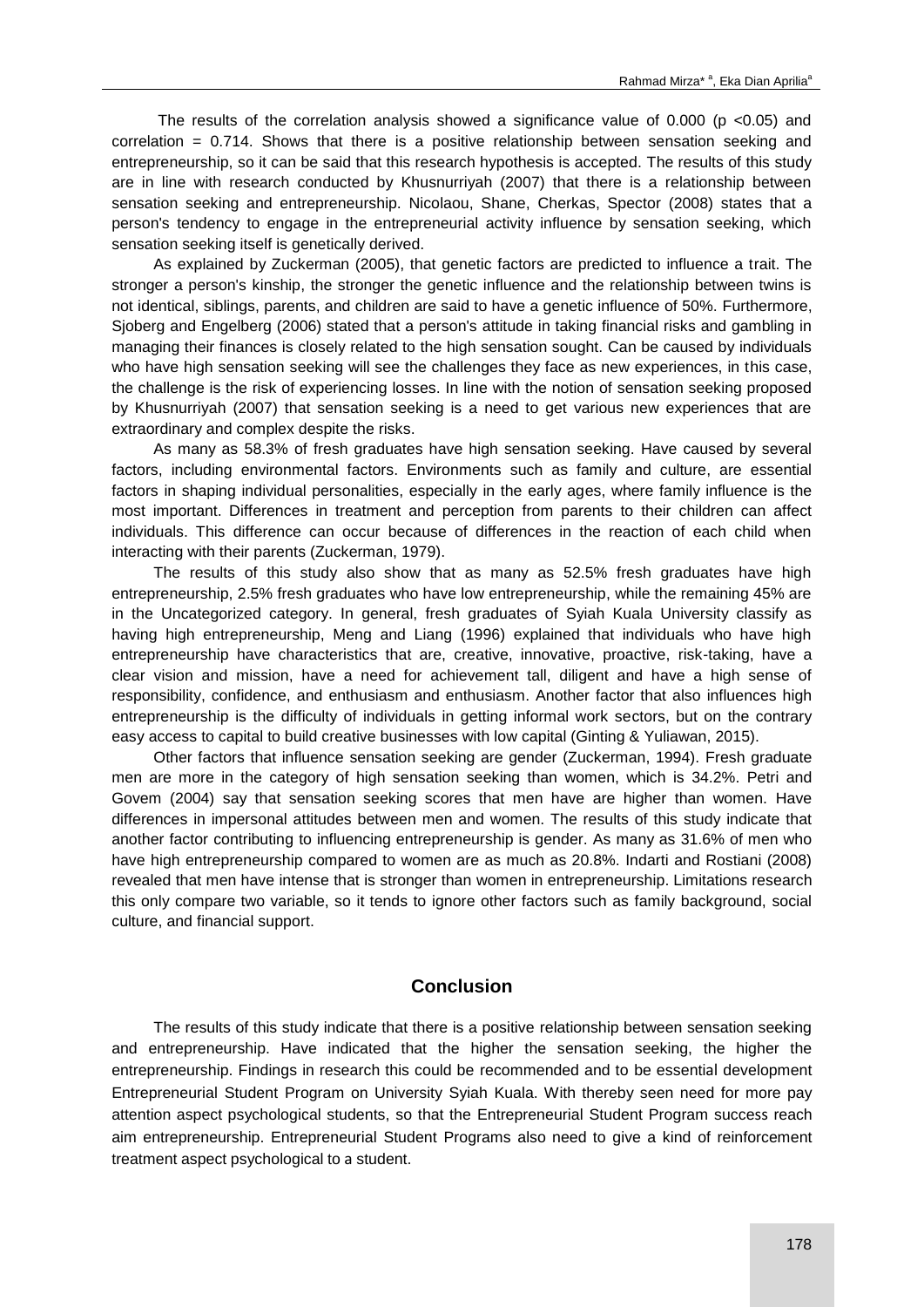## **Funding**

.

The authors have no funding to report.

#### **Acknowledgments**

The authors have no support to report.

# **References**

- Anjas, D. A. (2013). *Semangat wirausaha di kalangan mahasiswa: studi kasus pada mahasiswa pelaku wirausaha di universitas airlangga. (Skripsi tidak diterbitkan)*. Surabaya: Universitas Airlangga.
- Azwar, S. (2013). *Dasar-dasar Psikometri*. Yogyakarta: Pustaka Pelajar.
- Azwar, S. (2013). *Penyusunan Skala Psikologi* (2nd ed.). Yogyakarta: Pustaka Pelajar.
- Badan Pusat Statistik. (2012). Jumlah penduduk usia bekerja sesuai dengan status pekerjaan di aceh. Retrieved from [http://bps.go.id](http://bps.go.id/)
- Bygrave, W. D. (1989). The entrepreneurship paradigm (1): A philosophical look at its research methodologies. *Entrepreneurship Theory and Practice, 14*(1), 7–26[. https://doi.org/10.1177/104225878901400102](https://doi.org/10.1177/104225878901400102)
- Direktorat Jenderal Pembelajaran dan Kemahasiswaan. (2015). *Pedoman Program Mahasiswa Wirausaha Tahun 2015.* Jakarta: Kementrian Riset, Teknologi dan Pendidikan Tinggi
- Hassan, R. A., & Wafa, S. A. (2012). Predictors towards entrepreneurial intention: a Malaysian case study. *Asian Journal of Business and Management Sciences*, *1*(11), 1-10.

Hendro & Chandra W. W. (2006). *Be a smart and good entrepreneur*. Jakarta: Erlangga.

- Hisrich, R. D., Peters, M. P., & Shepherd, D. A. (2008). Kewirausahaan Edisi 7. *Edisi Bahasa Indonesia. Jakarta: Salemba Empat*.
- Elizabeth, H. B. (1980). Psikologi Perkembangan Suatu Pendekatan Sepanjang Rentang Kehidupan. *Penerjemah Istiwidayanti, Suedjarwo. Jakarta: Erlangga*.
- Khusnurriyah, K. (2007). *Hubungan antara sensation seeking dengan entrepreneurship pada sarjana fresh graduate universitas islam majapahit mojokerto* (Doctoral dissertation, University of Muhammadiyah Malang).
- Koh, H. C. (1996). Testing hypotheses of entrepreneurial characteristics: A study of Hong Kong MBA students. *Journal of Managerial Psychology, 11*(3), 12–25. doi[: 10.1108/02683949610113566](https://doi.org/10.1108/02683949610113566)
- Lestari, W. A. (2006). *Hubungan antara kepercayaan diri dengan kecemasan menghadapi dunia kerja pada mahasiswa psikologi universitas islam indonesia. Naskah Publikasi*. Yogyakarta: Universitas Islam Indonesia.
- Nicolau, N., Shane, S., Cherkas, L., & Spector, T. (2008). The Influence of sensation seeking in the heritability of entrepreneurship. *Strategic Entrepreneurship Journal, 2*(1).
- Rosmiati, R., Junias, D. T. S., & Munawar, M. (2015). Sikap, Motivasi, dan Minat Berwirausaha Mahasiswa. *Jurnal Manajemen dan Kewirausahaan*, *17*(1), 21-30. doi[: 10.9744/jmk.17.1.21-30](https://doi.org/10.9744/jmk.17.1.21-30)

Santrock, J. W. (2009). Remaja (Edisi11). *Penerjemah Benedictine Widyasinta. Jakarta: Erlangga*.

Zimmerman, B. J. (2008). Investigating self-regulation and motivation: Historical background, methodological developments, and future prospects. *American Educational Research Journal, 45*(1), 166–183. doi: [10.3102/0002831207312909](https://doi.org/10.3102/0002831207312909)